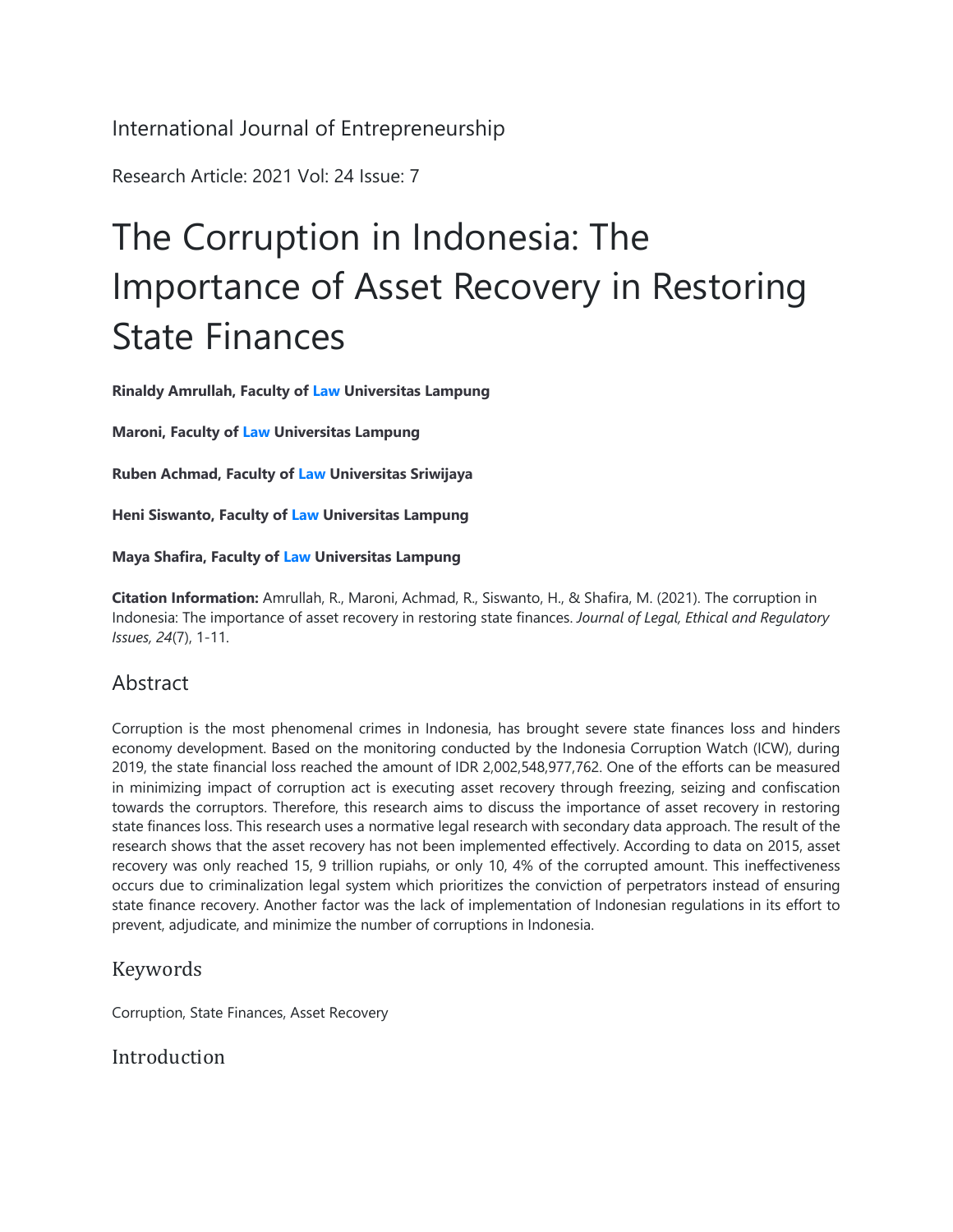Corruption in Indonesia's legal system has been formulated as a special crime with the characteristics of an extraordinary crime. The practice of corruption is established as an organized, structured, and systematic arrangement with various modus operandi (Atmasasmita , 2002)2002). Corruption has entered into the executive, legislative, and judicial authorities' realm and is performed out by actors with high social, economic, and intellectual status. Corruption in Indonesia is believed to have been widespread and deep rooted, ultimately destroying society itself (self destruction). Corruption is considered a para site that engulfs a tree to die. In this regard, the criminal act of corruption has become a crime deemed to damage the parts of social and state life (Isra et al., State financial losses caused by criminal acts of corruption are categorized as crit ical. Corruption in Indonesia is a recurrent and emergency national problem that the Indonesian nation has faced relatively long. According to the data, from the last five years (2014-2018), Indonesia has not moved from position 86 (eighty-six) to 89 (eighty-nine) out of 180 (one hundred and eighty) countries assessed. In other words, Indonesia is still in the middle to lower position or is classified as a badly corrupt country.

The legal basis for the criminalization of perpetrators of corruption is carried out based on Law Number 31 of 1999 concerning Eradication of Corruption as amended and supplemented by Law Number 20 of 2001 concerning Amendments to Law Number 31 of 1999 concerning Eradication of Corruption Acts (the Corruption Law) (Butt, 2017). In addition to the stipulation of regulations related to the criminalization of corruption perpetrators, efforts to eradicate corruption in Indonesia have been carried out since 1967 by forming a special task force to eradicate corruption. To date, these efforts have been demonstrated by the formation of the Corruption Eradication Commission (KPK) in 2002, formed under Law Number 30 of 2002 concerning the Corruption Eradication Commission. In line with this, the Corruption Crime Court established based on Law Number 46 of 2009 concerning the Corruption Crime Court as an implementation of Article 53 of Law Number 30 of 2002 concerning the Corruption Eradication Commission (Widodo et al., 2018). Nonetheless, observing the history of state financial losses recovery in the form of compensation retaliation and asset recovery for corruption acts in Indonesia, it is sufficient to show that this effort has not generated significant results. Based on the monitoring conducted by the Indonesia Corruption Watch (ICW), during 2019, the state financial loss reached the amount of IDR 2,002,548,977,762 (twelve trillion two billion five hundred forty-eight million nine hundred and seven seventy-seven thousand seven hundred and sixty-two rupiahs). Therefore, it can be understood that the high intensity of corruption in Indonesia must, of course, be balanced with optimal efforts to recover state financial losses (Wibowo, 2018).

The restoration of state losses due to the results of corruption is a law enforcement system that requires a process of eliminating rights to assets of perpetrators from the state as victims employing confiscation, freezing, seizing both in local, regional, and international competence so that loss can be recovered to the state (victim) (Seregig et al., 2019). In the Corruption Law, the form of state losses recovery is formulated by granting a necessary penalty in the form of a fine as described in Article 2 to Article 13 of the Corruption Law and additional penalties in the form of seizing of movable objects that are either tangible or intangible or immovable objects, payment of replacement funds as described in Article 18 Paragraph (1) letter a, letter b, Article 18.

Paragraph (2), Paragraph (3) and Article 19 Paragraph (1) of the Corruption Law. In connection with asset recovery, the property seized formulated in Article 18 Paragraph (1) letter (a) of the Corruption Law include:

1. Tangible or intangible movable property that is used for or obtained from a criminal act of corruption, including a company owned by the convicted where the criminal act of corruption is committed, as well as the price of the goods that replace these items;

2. Immovable goods used for or obtained from a criminal act of corruption, including companies owned by the convicted person where the criminal act of corruption committed, as well as the price of the goods that replaced these items.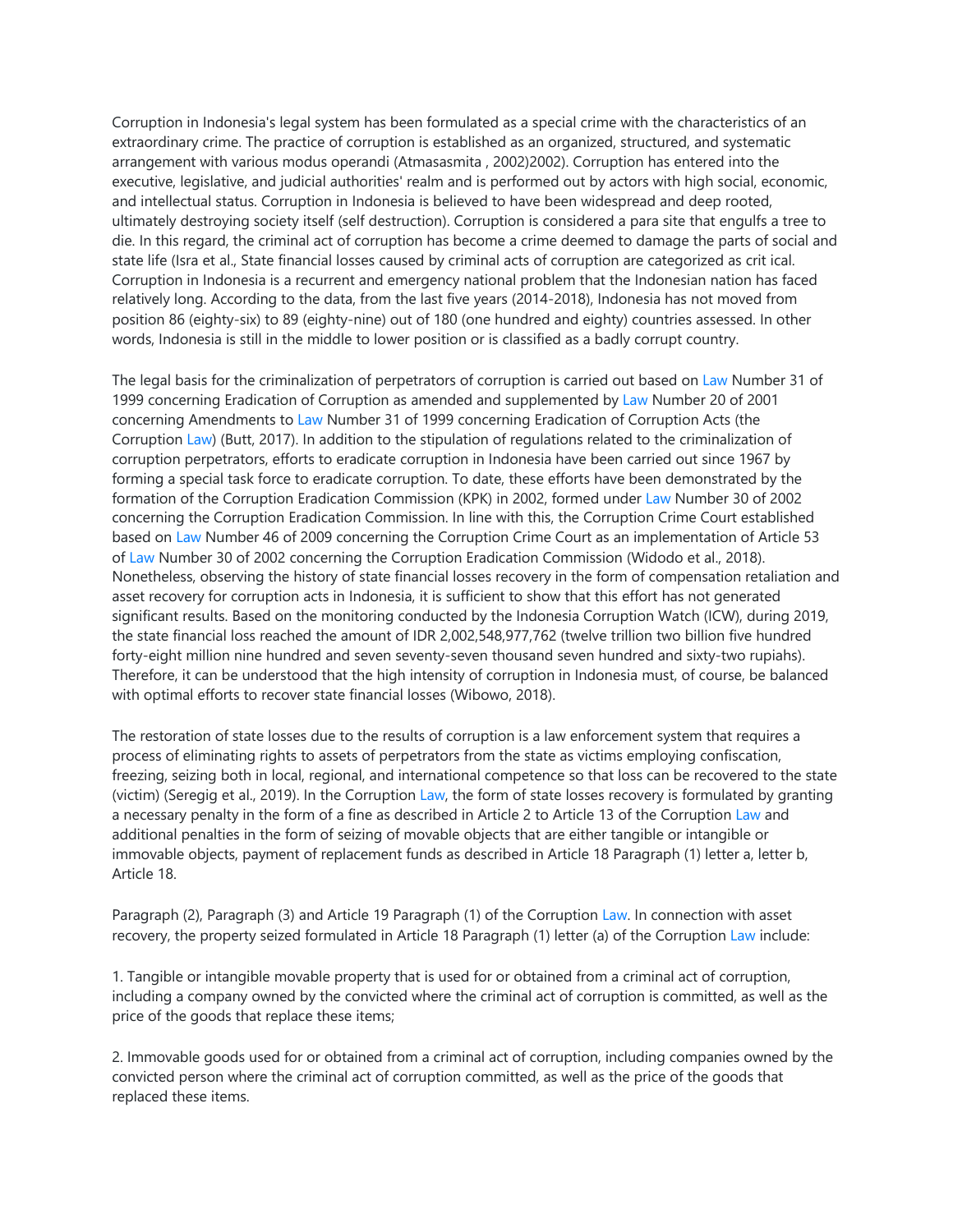The asset recovery of corruption perpetrators is a rational action to retrieve state financial losses. The asset recovery can only be carried out if the perpetrator is legally and convincingly proven to have committed a criminal act and caused the state financial loss according to the court's binding verdict (inkracht van gerisjde). The strict regulation regarding asset recovery shows that even though the law enforcement officers have legal evidence in proving the state financial loss originating from the corruption act, or that the first degree court has decided the case, the asset recovery approach still cannot be executed before all legal remedies have come to the binding decision (Lyston , 2018).

In connection with this matter, the research argues that the criminal verdict at the first degree court shall be implemented first, even though the convicted corruption filed an appeal, cassation, or judicial review. The following argument points that if t he asset recovery is executed after a final court decision, it can potentially bring the convicted person opportunities to conceal their assets. If this happens, law enforcers will encounter a massive challenge to identify and confiscate the corrupted asse ts and increase the amount of state financial loss. The strict regulation to oblige the legal decision before asset recovery execution has several objectives that lead to ineffectiveness of the verdict implementation, due to (1) the death of the 2) the failure to identify the location of the defendant; ( 3) the insufficiency of prosecuted evidence in court that lead to the case termination by law (Firmansyah et al., 2020).

State losses due to corruption, according to 2015 data, reached 152.01 tr illion rupiah, while the recovery was only reached 15.9 trillion rupiah or only 10.4% of the amount that was corrupted. Whereas the main objective of eradicating corruption is to recover State loss. Article 20 of Law No. 30 of 2014 concerning Government Ad ministration stipulates that State losses' liability is divided into administrative and criminal responsibility. However, it seems that administrative responsibility for recovering state losses has not been fully implemented. Substantially, asset recovery is an essential part of preventing and eradicating criminal acts especially corruption Mashendra , Considering the need for adequate legal instruments to combat corruption and the need for optimal adjustment of paradigms and provisions and international instruments, it is necessary to draft and enact the Criminal Asset Recovery Bill. The Asset Recovery Bill is expected to be a tool for the State in restoring its financial status to a greater level. Therefore, this research is addressed to discuss the importance of assets recovery through confiscation in the criminal act of corruption towards the State's financial recovery, in research entitled " *The Corruption in Indonesia: The Importance of Asset Recovery in Restoring State Finances"*.

### Research Method

This research uses normative legal research with a secondary data collection method. Normative legal rese arch examines law conceptualized as norms or rules that apply in society and are considered control tools to sustain the society. This research is focused on the legal issues approach, especially concerning the importance of asset recovery in restoring sta te financial loss from corruption acts. This research examined statutory regulations, norms, theories, supporting documents, legal literature, and other materials related to the studied problems.

### Results and Discussion

Corruption is considered one of the mo st phenomenal crimes since corruption is detrimental to state finances and a violation of society's social and economic rights. In the perspective of Indonesian criminal law, the criminal act of corruption is regulated in Law

Number 31 of 1999 concerning the Eradication of Corruption as amended by Law Number 20 of 2001 concerning Amendments to Law Number 31 of 1999 concerning Eradication of Corruption Act. The Corruption Law was established according to public awareness due to the deteriorating effect on st ate finances and possibly hinders national development. Therefore, the state authorities acknowledge the urgency of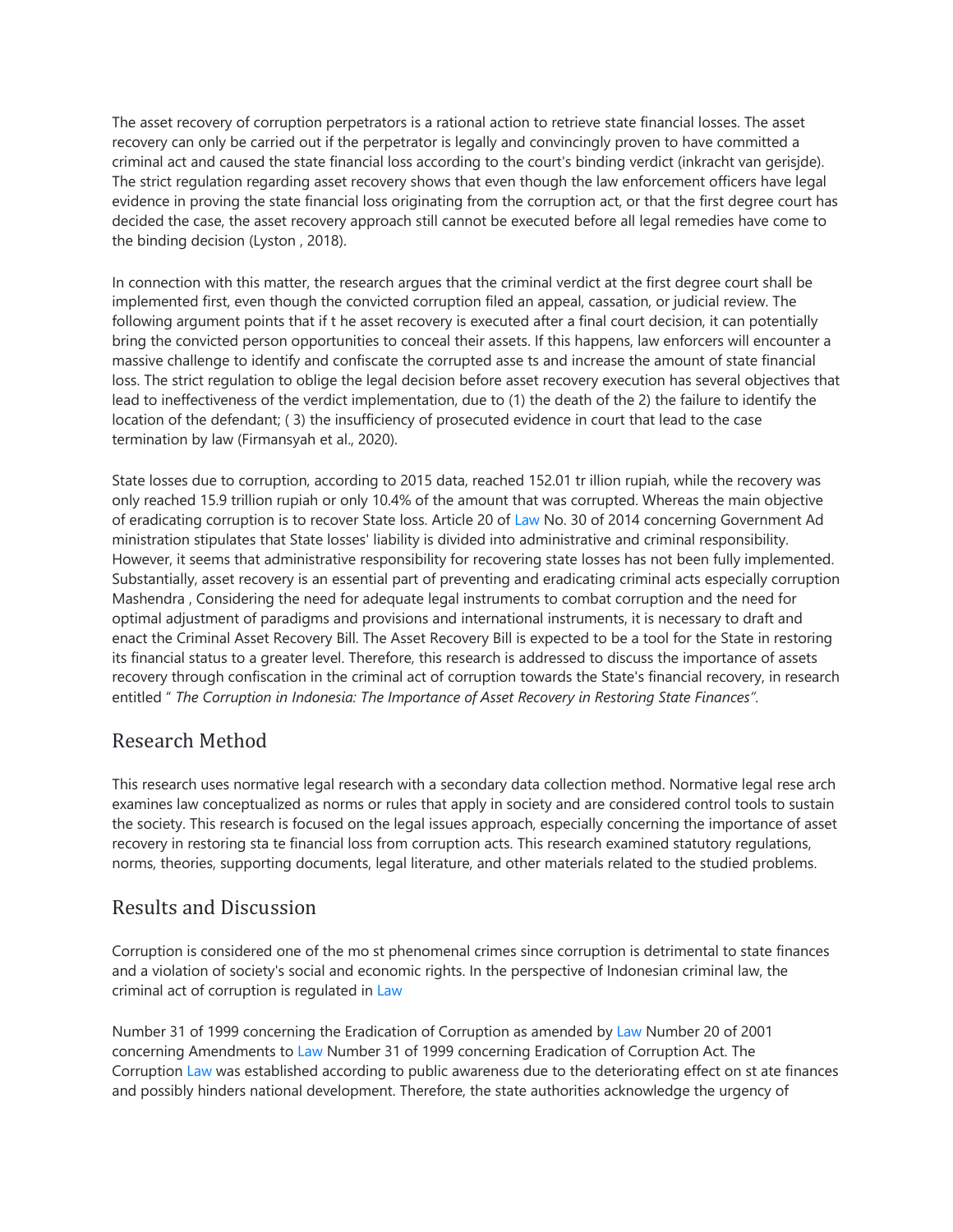enacting the regulation to eradicate corruption act to maintain a prosperous society based on Pancasila and the 1945 Constitution Purnomo, 2018).

As a result of occurred corruption as criminal acts so far, this research shows that, apart from a detrimental impact on state finances and economic development, the corruption act also hinders the growth and sustainability of national development. Therefore, this research argues that Indonesia needs the most recent, reliable, and accommodating regulation in eradicating corruption cases. In order to minimize the impact on economic and national development, it is necessary to ensure that the corrupte d funds are ultimately restored back to the state as a victim. One of the efforts can be measured through the asset recovery of corruptors by seizing their owned properties, which will be further discussed below .

As a result of the criminal acts of corruption that have occurred so far, apart from detrimental to the state finances or the country's economy, it also hinders the growth and continuity of national development, which demands high efficiency and that Law No. society, therefore it needs to be repla ced with a new Law on Corruption Eradication so that it is hoped that it will be more effective in preventing and eradicating corruption. One of the efforts to prosecute perpetrators of corruption is by seizing assets, which will be described below:

#### **Asset Recovery in the Corruption Law**

Asset recovery resulting from the corruption act is outlined under Law No. 31 of 1999 junto Law No. 20 of 2001 as positive Indonesian law. The regulation concerning asset recovery is one of the efforts in implementing the r atification of the Anti Corruption Convention of 2003 under Law no 7 of 2006. The provisions in the Anti Corruption Convention have become an essential topic of discussion since it has been formulated in Article 2 Letter g, which outlined " *Confiscation* " (refers to asset recovery), which means deprivation of property under the court's decision or other competent authority Lyston , 20 18 )). The 2003 Anti Corruption Convention stipulated Article 31 concerning Freezing, Seizing, and confiscation states that:

1. Each State Party shall take, to the extent permitted by its national legal system, the necessary measures to enable the asset confiscation of:

a) Proceeds gained from a criminal offense determined under this Convention, or assets which have the same value as the proceeds of the crime

b) Property, equipment, or other items utilized or intended for use in the offense established under this Convention.

2. Each State Party shall take the measures which may be necessary for the identification, tracing, freezing, or seizing of any matter referred to in paragraph (1) of this article for the purpose of possible confiscation.

3. Each State Party shall adopt, according to its national law, legislative and other measures that may be necessary to regulate the administration of the frozen, seized, or confiscated property specified in paragraphs 1 and 2 of this article by the competent authorities.

4. If the proceeds of the crime have been changed or converted, partially or wholly, into assets in other forms, then the assets referred to in this article shall be used as substitutes for the proceeds of the mentioned crime.

5. If the proceeds of the crime are combined with property obtained from legitimate sources, then the corrupted assets, and without prejudice to any authority related to freezing or seizing, may be subject to confiscation up to the value estimated from the proceeds.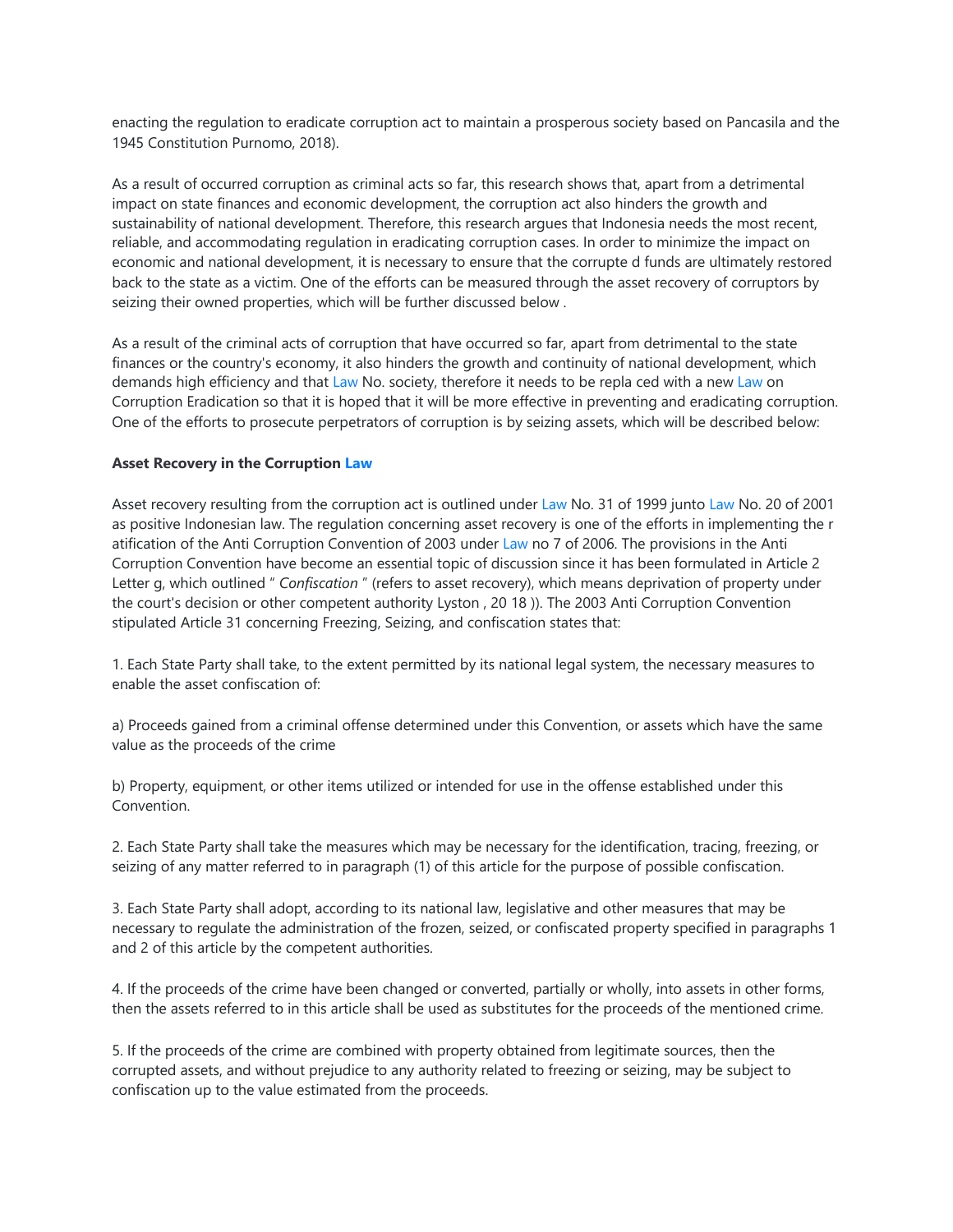6. Income or other benefits derived from the proceeds converted or combined will also be subject to an action referred to in this article, in the same manner, and for the same amount as the proceeds of the criminal act.

7. For this article's purposes and Article 55 of this Convention, each State Party shall authorize their courts or other competent authorities to order banks, financial institutions to compose banki ng, financial or commercial documents available for confiscated execution. A State party may consider the possibility of requiring an offender to provide a legal source of their property that is suspected as crime proceeds and therefore available to be con fiscated. These conditions are deemed to be consistent with the basic principles of their national law, consistent with a related judicial process.

8. The provisions of this article cannot be interpreted as detrimental to third parties in good faith.

9. Nothing contained in this article affects the principle that the measures referred to will be formulated and implemented in accordance with and subject to the provisions of the national law.

According to Law No. 31 of 1999 junto Law No. 20 of 2001, the provisions for assets confiscation in Article 31 of the Anti-Corruption Convention have mostly been accommodated in several provisions, such as Law No. 31 of 1999 junto. Law No. 20 of 2001. Several provisions have regulated the asset confiscation of corruption perpetrators. However, based on these provisions, asset recovery through confiscation can only be carried out after the perpetrator is legally proven and convicted of committing crimes. Asset recovery resulting from corruption acts regulated under Law No. 31 of 1999 junto. Law No. 20 of 2001 adopting a criminal and civil mechanism. Asset recovery through confiscation, according to the criminal law approach, can only be carried out to the convicted party, whereas in terms of the accountability of other parties outside the convict, it can be pursued through a civil suit by the Public Prosecutor on behalf of the State (Mahmud, 2018). Moreover, Article 17, in conjunction with Article 18 of the Anti-Corruption Convention, states that the corruptors are deemed to recover the state finance by returning all funds that have been corrupted as an addition to the main punishment. Otherwise, the corruptors' assets will be confiscated and auctioned off (Trinchera, 2020).

The Indonesian government has only recovered around 10 15% of the corrupted funds. Regrettably, the Indonesian justice system has been only focusing on corruptors' convictions instead of ensuring State finances' recovery. The author argues that the most beneficial way to convict corruptors is to ensure both physical and material punishment is executed effectively.

#### **The Importance of Asset Recovery in Corruption Case towards the State Finances and Economy Restoration**

During the 20 years of enacting the Anti Corruption Act, many Corruption perpetrators have been brought to trial and received decisions from the court. The data from the research and development center of the Corruption Eradication Commission, the value of state losses due to criminal acts of Corruption in Indonesia during 2003 2015 reached Rp. 153.01 trillion. Meanwhile, the number of financial penalties that succeeded in recovering state losses in the form of fines, confiscation of assets, and payment of replacement money was only collected at IDR 15,957,821,529,773, or around 10.4%. The total state losses came from 2,321 cases involving 3,109 defendants. This data shows that corrupt convicts' financial penalties tend to be sub optimal, lower than the stat e losses arising from Corruption Saldi , 20 08 So, it can be concluded that the confiscation of assets resulting from Corruption to recover state financial losses is not entirely successful. In fact, the main objective of eradicating Corruption is to reco ver state losses.

One of the elements of corruption in Article 2 and Article 3 of Law No. 31 of 1999 in conjunction with Law No. 20 of 2001 concerning the Eradication of Corruption (UU Tipikor) is an element of state financial loss, this element has a cons equence that the eradication of corruption is not only aimed at deterring corruptors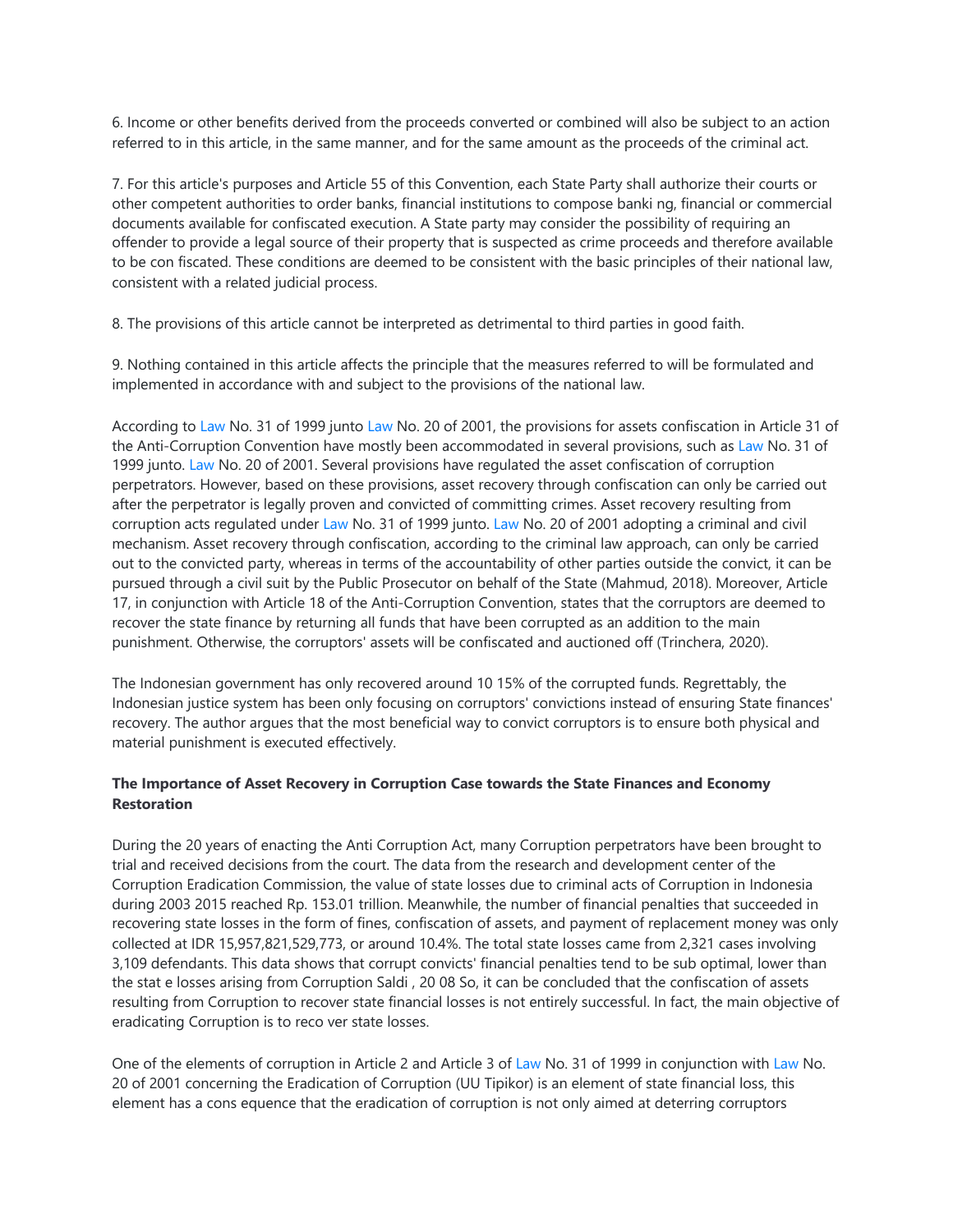through heavy imprisonment but also restoring state finances due to corruption as emphasized in the preamble and general explanation of the Corruption Act. Failure to retu rn the proceeds of corruption can reduce the meaning of " punishing the corruptors " itself (Isra et al. 2017).

This is also related to the provisions of Article 4 of the Corruption Eradication Law, which states that the return of financial losses to the State or the State's economy does not eliminate the conviction of the criminal offender as referred to in Article 2 and Article 3 of the Corruption Eradication Law. The enactment of this article becomes an argumentum a contrario for the purpose of eradicating corruption in the Corruption Act. As expressed by Prof. Romli Atmasasmita, this article made the corruptors n ot have the good faith to return the State's finances because the punishment for him would still lead to imprisonment. From this problem, a discourse on eliminating crime for perpetrators of criminal acts of corruption is born that returns state financial losses as a restorative justice effort from the resulting losses. This also becomes the ratio legis for the birth of several laws and regulations that do not make state losses a reason for implementing agency punishment (Nurhalimah, 2017).

Indonesia can see an example of a revolutionary concept to eradicate corruption in the country of Saudi Arabia. The country has a mechanism to return state assets from corruption by seizing an average of 70% of the total assets owned by the defendant of corruption, as st ated in the financial agreements. Subsequently, after the signing of these financial agreements, the crown prince, as chairman of the anti corruption committee, issued a royal order to free the corrupt defendant from all conviction charges. This revolution ary concept of eradicating corruption through withdrawing the wealth of corruptors that Indonesia needs to consider as a reference, namely placing recovery of state losses through the seizure of the suspect's property.

Basically, asset recovery is a law enforcement system carried out by countries victims of corruption to revoke, seize, and eliminate rights to assets resulting from corruption perpetrators through a series of processes and mechanisms, both criminal and civil. Assets resulting from corruption both inside and outside the country are tracked, frozen, seized, confiscated, handed over, and returned to the state caused by corruption and to prevent the perpetrators of corruption from using the assets resulting from corruption as a tool or means of ot her criminal acts and provide a deterrent effect on perpetrator / potential perpetrator (Yanuar, 2007).

The Anti Corruption Law regulates mechanisms or procedures that can be applied in returning assets through criminal channels and returning assets throug h civil channels. In addition to the Anti Corruption Law, Law Number 7 of 2006 concerning the Ratification of the Anti Corruption Convention (UNCAC) Ramelan (2003), which also regulates that asset recovery, can be carried out through legal action (indirect asset recovery through criminal recovery) and civil/private action (direct asset recovery. through civil recovery). Technically, UNCAC regulates the return of assets of perpetrators of corruption through direct returns from a court process based on the *" negotiation plea"* or *" multiple bargaining systems"* and indirectly through confiscation processes based on court decisions Sadeli, 2010 Civil litigation needs to be placed as the primary legal remedy in addition to criminal action, not just a facultative or complementary measure of the criminal law, as regulated in the Corruption Eradication Law. Therefore, a progressive concept of repaym ent of state finances is needed, for example, by harmonizing the United Nations Convention against Corruption (UNCAC) Unfortunately, according to Eddy OS Hiariej, the Government is not responsive to the mandate of the United Nations convention regard ing Anti Corruption, which asks the State party to a quo Indonesia, namely to adjust changes to the law on corruption eradication after one year of ratification. The fundamental shift according to the convention is to identify corruption not only in the pu blic sector but also in the private sector. One of the objectives of the convention is the return of assets r esulting from the corruption.

National policies in the field of confiscation of criminal assets must have a holistic vision based on real needs and meet international standards, whether determined by the United Nations, the Financial Action Task Force (FATF), or other international institutions or organizations that are competent in the field of prevention and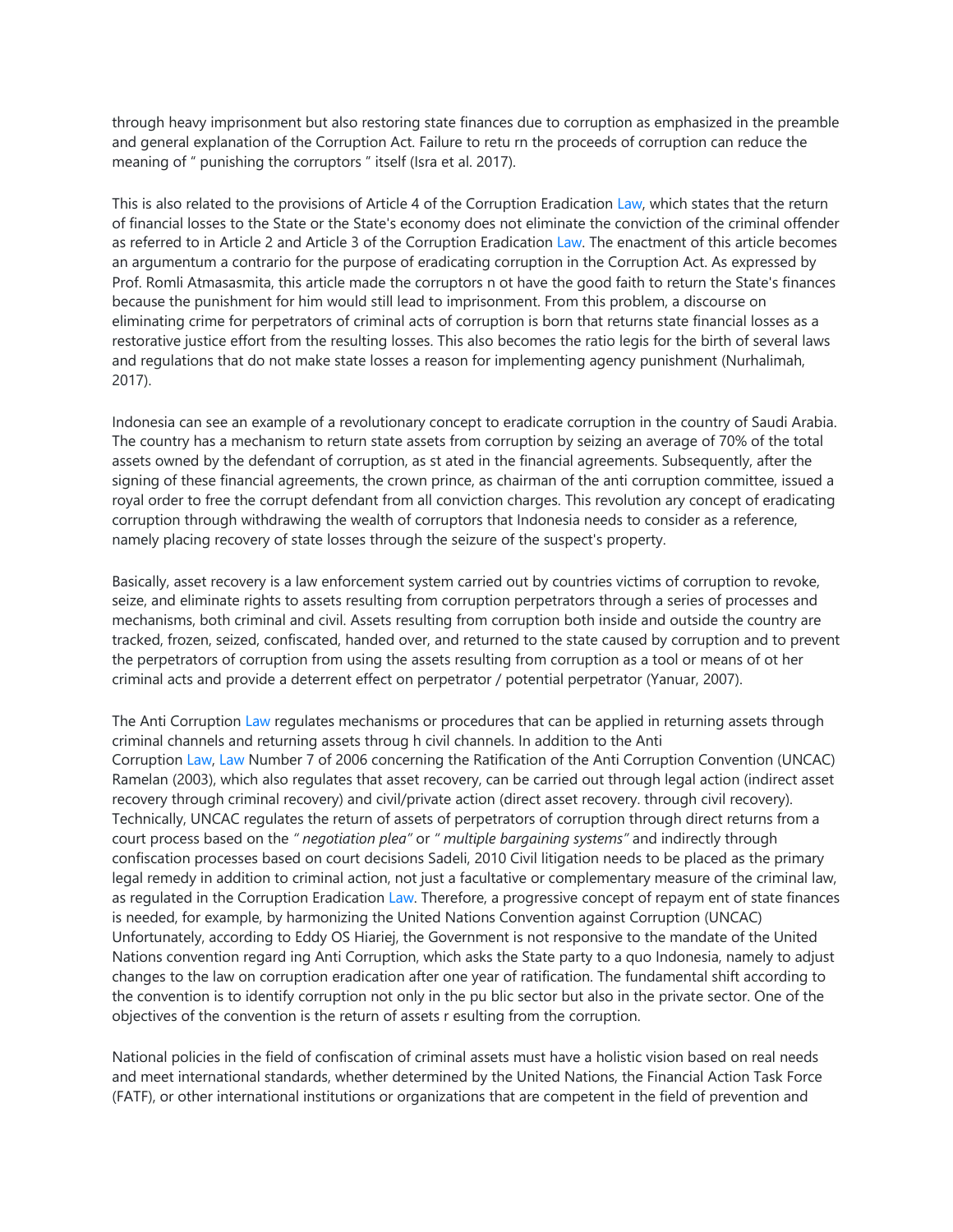eradication of acts of criminal. To real ize effective laws and regulations in asset recovery from a criminal act, political commitment, proportional laws and regulations, vital intelligence in the financial sector, supervision of the financial sector, law enforcement, and international cooperati on are required. Given the confiscation of assets is an essential part in the prevention and eradication of criminal acts, especially corruption, and also a consideration of the need for adequate legal instruments in fighting corruption, as well as the nee d for maximum alignment of paradigms and provisions and international instruments in laws and regulations, it is necessary to compile and immediately passed the Criminal Asset Recovery Bill.

According to Romli Atmasasmita, the need for the Assets Recovery Bill, based on law enforcement efforts, related to criminal acts of corruption has also produced significant results on the state treasury. Also, Romli stated that the current legal instruments in Indonesia have not been able to work optimally and activit ies to guarantee the results of corruption and crimes in the financial and banking sector in general. In line with that, Mudzakkir stated that the Asset Recovery Bill needs to be passed because it is strategic enough for the crime of money laundering in In donesia. Besides, the asset recovery bill is also useful for recovering losses from the perpetrator's criminal acts. Furthermore, Mudzakkir also stated that the assets recovery bill must be prepared proportionally and still prioritizes injustice (Latifah, 2015).

In detail, the assets recovery bill provides for the confiscation of assets in terms of (1). The suspect or defendant has died, fled, is permanently ill, or hi s whereabouts are unknown; or (2). The defendant was released from all lawsuits. For the confiscation of assets from both of them, it can also be carried out against assets whose criminal cases cannot be tried or have been found guilty by a court that has obtained permanent legal force, and later it is found out that there are assets from the criminal activities that have not been declared confiscated. As for the confiscation of assets, it does not apply to improper assets that will be confiscated. Confiscation of Assets does not eliminat e the power to prosecute the perpetrator of a criminal act. Assets confiscated based on a court decision that has obtained legal force can still be used to prosecute the perpetrator of a criminal act.

Explained in the Academic draft of the Asset Recovery Bill that during the examination at the Court hearing, the judge ordered the owner, the party controlling the assets, or the party responsible for the application for confiscation of assets to prove that the assets related to the application for confiscatio n of assets in question did not originate or relate to criminal activity. The owner, the party who controls the assets, or a third party against the request for confiscation proves that the assets related to the case are not originating or related to a cri minal act by submitting sufficient evidence. Suppose the owner, party controlling the assets, or entitled third parties cannot prove that the assets did not originate from a criminal offense. In that case, the judge decides that the assets are confiscated for the State or returned to the entitled parties. Suppose the owner, the party who controls the assets, or a third party is not present at the hearing or refuses to provide evidence. In that case, the judge decides that the asset is confiscated for the State or returned to the appropriate party.

Confiscating and seizing the proceeds and instruments of criminal acts from the perpetrators of a criminal act not only transfers some assets from the criminal to the community but also increases the possibility o f the community to realize the common goal of creating justice and welfare for all members of society. This, in turn, prompted the Government of Indonesia to issue policies related to efforts to accelerate the eradication of corruption. One of the policies that have become the Indonesian Government's priority is the creation of legal instruments capable of seizing all assets resulting from a crime and all means that allow the implementation of criminal acts, especially those with economic motives.

Confiscation of proceeds of crime, in addition to reducing or eliminating the motive of economic crime that allows the active funds in large amounts that can be used to prevent and combat crime. In total, it will destroy the crime rate in Indonesia. Approaches to c rime at the level of crime through confiscation and confiscation of proceeds and criminal acts that are in line with the principles of fast, simple, and low cost justice.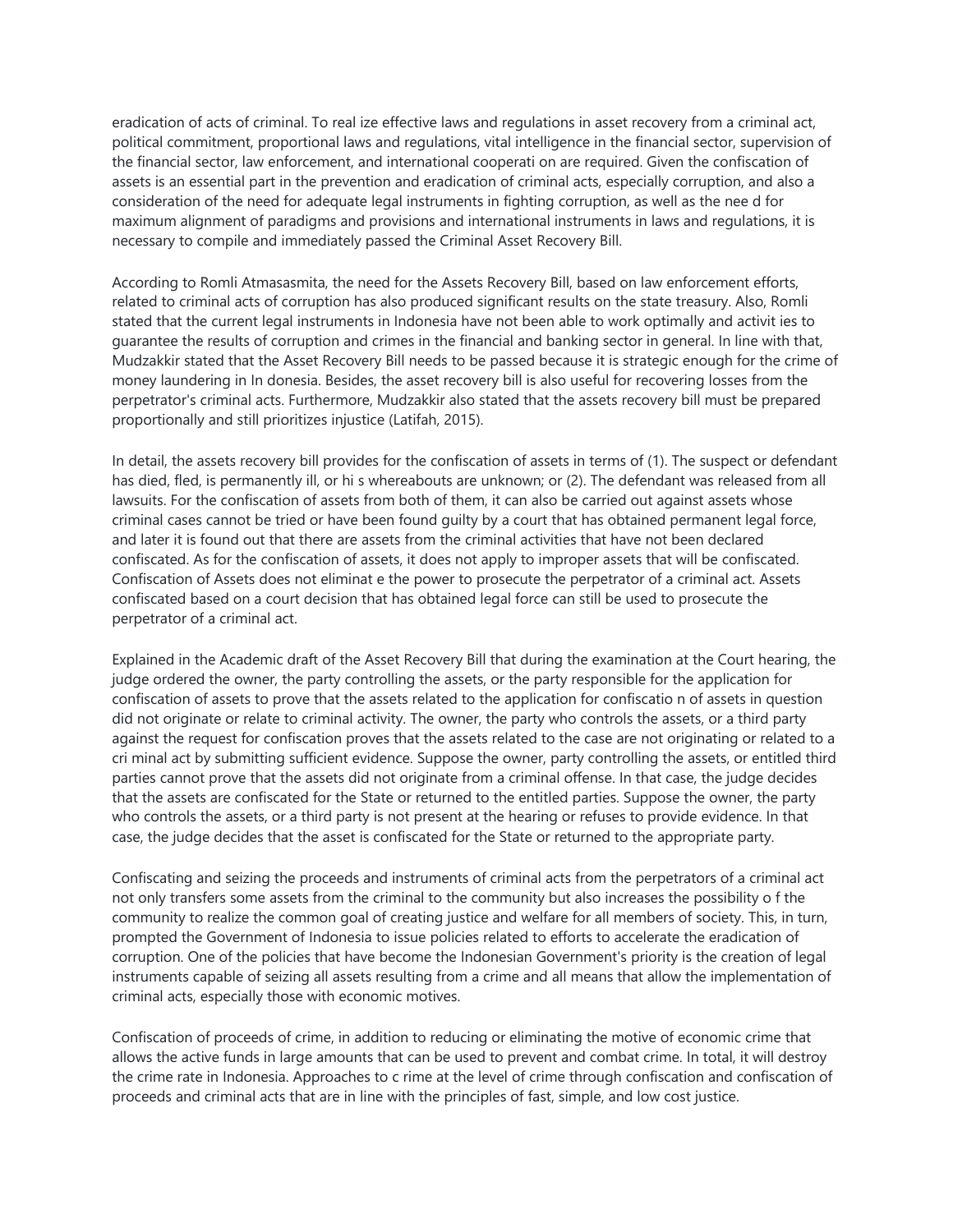This revolutionary concept of eradicating corruption through withdrawing the wealth of corruptors that Indonesia needs to consider as a reference, namely placing recovery of state losses through the seizure of the suspect's property. The confiscation is carried out using the Asset Recovery Bill mechanism, namely by first investigating the suspect's assets by KPK investigators. Then the District Court will issue a decision regarding the suspect's total assets. Furthermore, the corruptors' assets are handed over to the Asset Management Agency, which can recover and return the proceeds of cri me under the Asset Recovery Bill.

Based on the withdrawal of the assets of the corruptor by the State, the investigation process by the institution concerned will be terminated. This concept follows the mandate in Article 51 of the United Nations Convention against Corruption, which states that the return of assets is a fundamental principle in this convention to eradicate corruption. It needs to be done, considering that the losses to the State due to corruption constitute oppression of the people's social rights. Soekarno expressed the op pression of the people's social rights in his state speech as exploitation de l'homme par l'homme, which must be eliminated.

The explanations above are also inseparable from the mandate of the constitutional state conception as stated in Article 1 paragra ph 3 of the 1945 Constitution. The Indonesian constitutional state's ideals are realizing a just and prosperous society as stated in the Preamble of the 1945 Constitution. So, the state needs to reformulate the concept of eradicating corruption so that it is not only actor oriented but also oriented to the restoration of state finances as the primary condition for realizing the Welfarestate State according to the mandate of the constitution. Considering the purpose of the law, as stated by Satjipto Rahardjo , that law aims not to be at the status quo but to move to create human welfare and happiness Yunus, 2015).

## **Conclusion**

The implementation of eradicating corruption in Indonesia through Law No. 31/1999 as amended by Law No. 20 of 2001 concerning Amendments to Law no. 31 of 1999 concerning the Eradication of Corruption does not seem to have received optimal results; the current law still focuses on the jailing of the body against the perpetrator rather than the return of state assets that were lost from corr uption, even though in fact the main objective of eradicating corruption is the return of lost assets to be returned to the state to be used as much as possible for the prosperity of the people. According to the data from the research and development cente r of Indonesia's Corruption Eradication Commission, state losses from 2003 2015 amounted to Rp. 153.01 trillion and only Rp. 15,957,821,529,773 or 10.4% of the funds that were successfully returned to the state. Therefore, the Indonesian government must im mediately enact an asset confiscation law as mandated by the 2003 United Nations Convention Against Corruption (UNCAC) as ratified by Law No. 7 of 2006 to avoid more state losses and as a solution so that assets resulting from criminal acts of corruption c an be returned to the victim (the state).

#### References

Atmasasmita, R. (2002). *Corruption, good governance, and anti-corruption commissions in Indonesia*. RI Ministry of Justice and Human Rights, National Legal Development Agency.

Butt, S. (2017). *Corruption and law in Indonesia*. Routledge.

Firmansyah, F., Santoso, T., Febrian, F., & Nashriana, N. (2020). Reconstruction to prove elements of detrimental to state finances in the criminal act of corruption in Indonesia*. Jurnal Cita Hukum, 8*(3), 671-692.

Isra, S., Amsari, F., & Tegnan, H. (2017). Obstruction of justice in the effort to eradicate corruption in Indonesia. *International Journal of Law, Crime and Justice, 51*(1), 72-83.